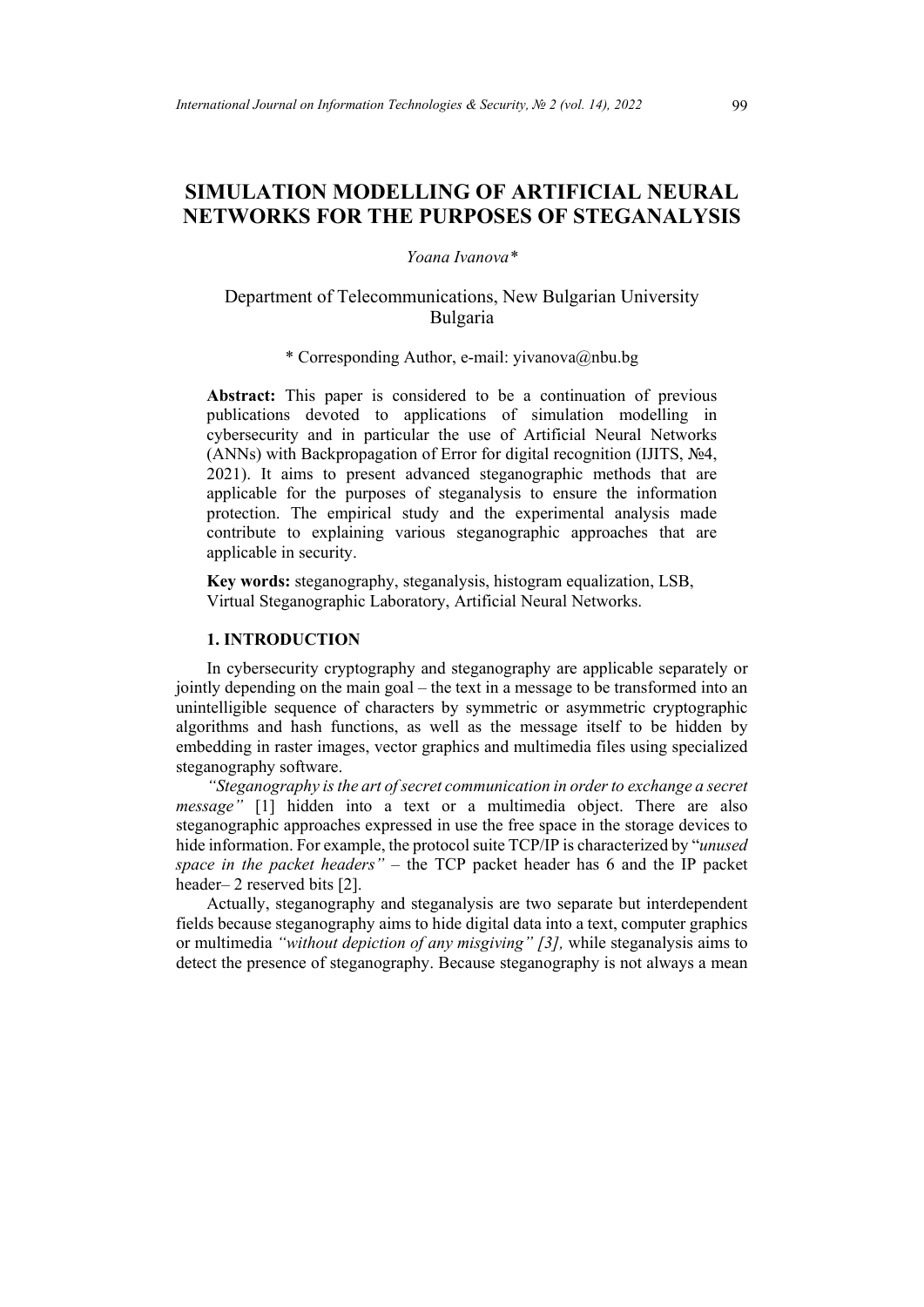of strengthening cybersecurity. It could be also a serious threat about it in the hands of malicious individuals. There are advanced techniques for detecting the presence of hidden message in a raster or vector digital image [4] such as Artificial Neural Networks (ANNs) and steganalysis based on different levels of luminance in the image [5].

The content of this paper consists of the following sections:

- **Section 2** includes a basic classification some of the widely used steganographic techniques and methods of steganalysis.
- **Section 3** presents the experimental part of this empirical study which is expressed in steganographic analysis using the software Virtual Steganographic Laboratory. It includes summary evaluation and analysis of the results supported by examples of other methods applicable in LSB steganography.
- **Section 4** represents extended research in a simulation environment SIMBRAIN related to proposing a method for building an ANN with Backpropagation of Error for detection and recognition of raster stegoimages.

# **2. ADVANCED STEGANOGRAPHIC TECHNIQUES AND METHODS OF STEGANALYSIS**

Steganography and steganalysis are the two major parts of steganology that ensures the information security and especially the protection of confidential information from unauthorized access. Actually, steganography is subdivided into image, video, audio and text depending on the data. A basic classification of the digital image steganography based on main techniques is:

- *LSB* is also known as right-most bit or this is the lowest bit in a binary code. The preliminary encrypted text can be hidden in a raster image by a substitution of the lowest bit of the image with bits of the text. Bur this technique is vulnerable to attacks, because it is basic and widely used.
- *MSB* its principle is analogous to that of LSB, since in this case the leftmost bit is replaced by bits from the encrypted message.
- *BPCS (Business Planning and Control System)* the digital image can be divided into two regions: *"informative region"* and *"noise-like region".* The integrity of the encrypted message is saved although it can be hidden in all bits of *"the noise-like region"* [6].

For example, the joint application of LSB and MSB is one of the possibilities to strengthen security. But this case should be considered on the other side as well due to the potential risk for security if the steganographic techniques are used by attackers. In terms of steganalysis is necessary the attacks which determine the possible methods of steganalysis to be classified as follows: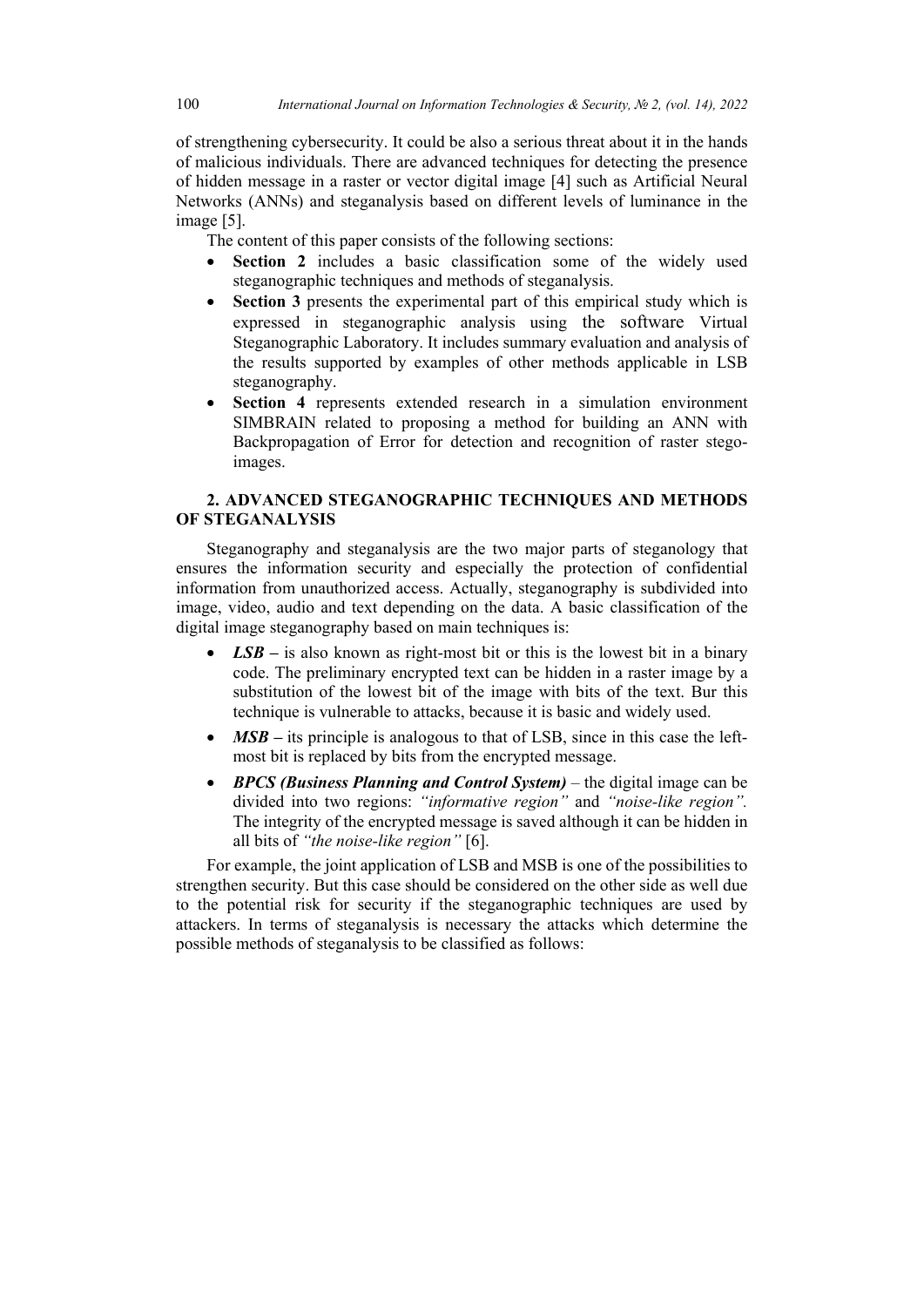- *Stego-only attack* the stego-image is the key object of analysis.
- *Known cover attack* the original and the stego-image are available in the software for steganalysis.
- *Known message attack* the secret message is known for the attacker who analyzes the stego-image for patterns, because of his aim to determine the steganographic algorithm.
- *Known stego attack* except that the algorithm is known, the original and the stego-image are available for steganalysis.
- *Chosen stego attack* the algorithm and the stego-image are known and available for analysis.
- *Chosen message attack* the approach used by the steganalyst is expressed in generating a stego-image from a steganography algorithm which aims to detect corresponding patterns in the stego-image [7].

# **3. CONDUCTING EXPERIMENTS IN A SOFTWARE ENVIRONMENT FOR STEGANOGRAPHIC ANALYSIS**

For this part of the research the author has chosen a Java-based software environment Virtual Steganographic Laboratory (VSL) which is a *"graphical block diagramming tool. It allows complex using, testing and adjusting different steganographic techniques and provides GUI along with modular, plug-in architecture" [8].* Some of the main functional modules in VSL are explained based on the Global Information Assurance Certification Paper of SANS institute [9] as follows:

- *Noise with gaussian distribution – "uniform noise inserts colored pixels that closely resemble the pixels in the original image."*
- *Gaussian blurring*  softens significant transitions and reduces contrast *"by averaging the pixels next to the hard edges of defined lines and areas".*
- *Sharpen* the addition of a sharpening mask is displayed as the opposite of the blurring effect.
- *Cropping of an image –* if a region of pixels is cut from the stego-image the message could not be repaired [10].
- *Salt (white) and Pepper (black) noise.*
- *Image resizing.*
- *Median filtering.*
- *Gamma correction.*
- *JPEG compression.*

Actually, the role of the distortions in VSL shown on the left side of Fig. 1 is to make the message unusable. The other used modules in this empirical research are selected on the right side of the same figure.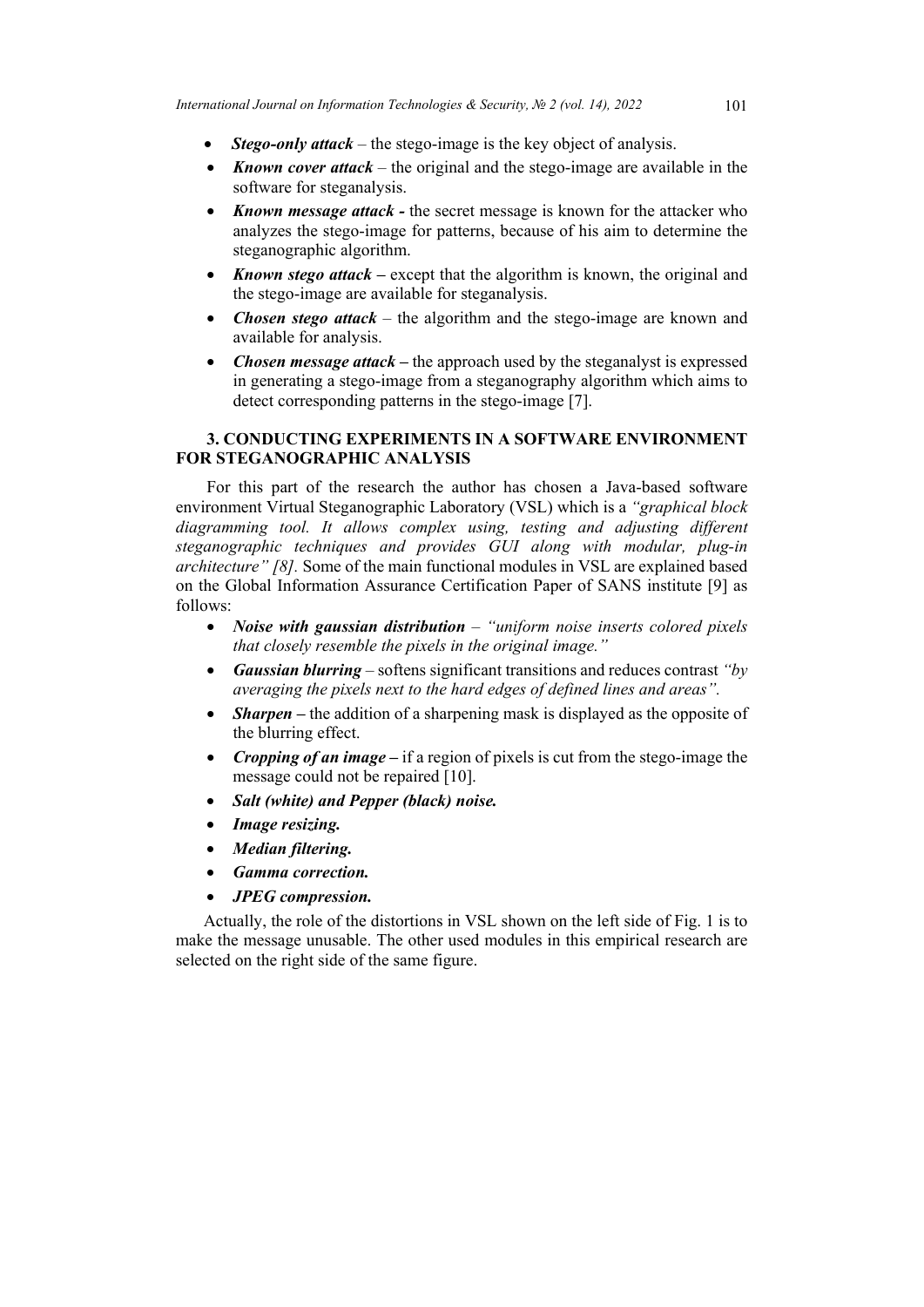

*Fig. 1. The functional module "Distortions: in VSL.*

The principle of work of such products is based on invisible distortion in the original image. It should be noted that these modifications can be detected by other tools for identify the malicious source. If the noise regions predominate in a digital image, then this is the first symptom that it has been modified. In this case the change in the image under LSB is related to the disturbing the smooth transitions between colors. Those pixels that are no longer next to other pixels with a color of the same palette will be visualized as a noise region. One of the effective methods used by developers of steganography software is to cover the color images with 256 grayscale images, because the color change increases gradually instead of sharply.

A basic example of displaying a digital image before and after LSB steganography is shown in the first scheme in Figure 2. The second example is improved by distortions (*Gauss Noise* and *Image Resizing*), LSB analysis and generating a report. The third scenario represents an example of the combination of *Salt-Pepper noise* and *Crop* distortions. Before starting the experiment, it is required to import a digital image into each input and to specify a message for every steganographic encoder.

In all scenarios the same digital image in grayscale mode saved in JPEG file format is imported, as well as the same 48-bits message "AVATAR" saved in a TXT file format and encrypted by 7-zip is embedded. In Fig. 3 are shown the original and the stego-images as a result of LSB in Scenario 1 and 2.

A cut region of the original image as a result of Scenario 3 (Fig. 4) appears to be a segment of its white background with added noise. The experimental results obtained by the functional modules for report and analysis are originally generated in a CSV file directly from the software. The items to report are: *Number of iterations, Number of Input, Module IN, Module OUT, Image filename, Image size, Message size, Peak signal-to-noise ratio* and etc.

It should be noted that in Scenario 1 the algorithm is unknown, but the block diagram includes two blocks for displaying the original and the stego-object, which can be analyzed under the impact of a known cover attack. There is no option the original object to be displayed in Scenarios 2 and 3, because this is an attack of the type stego-only.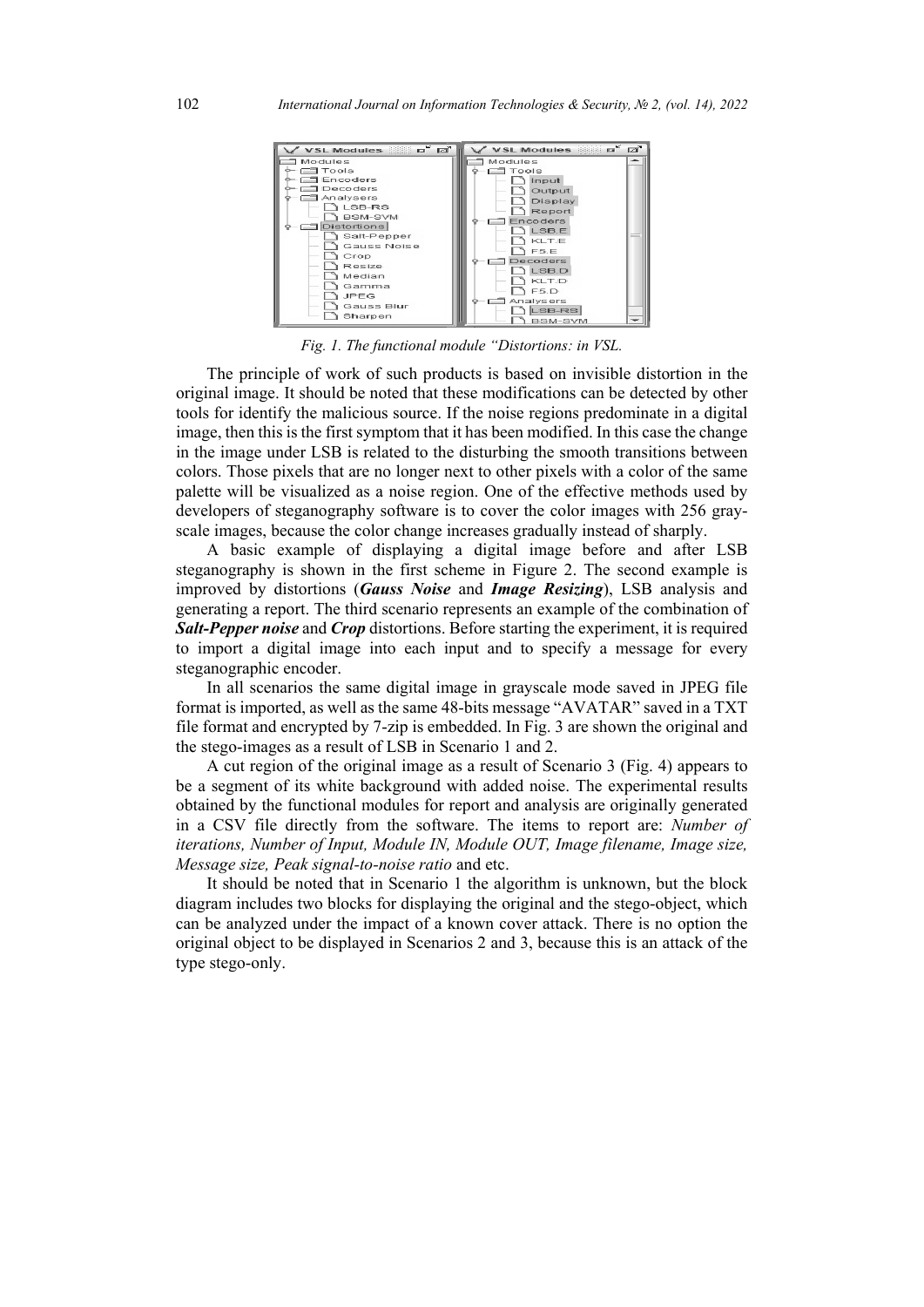

*Fig. 2. Various scenarios of LSB steganographic embedding using VSL.* 



*Fig. 3. A comparison between the original image and the stego-images in Scenarios 1 and 2.*



*Fig. 4. The stego-image in Scenario 3.*

# **3.1. Assessment and analysis of the experimental results**

An extended summary evaluation of the experimental results obtained can be made on the base of the visual information contained in the images in Fig. 3. The first of them is the same one imported in the block diagrams in Fig. 2. Obviously, while its luminance is lower than the other two, their contrast is stronger.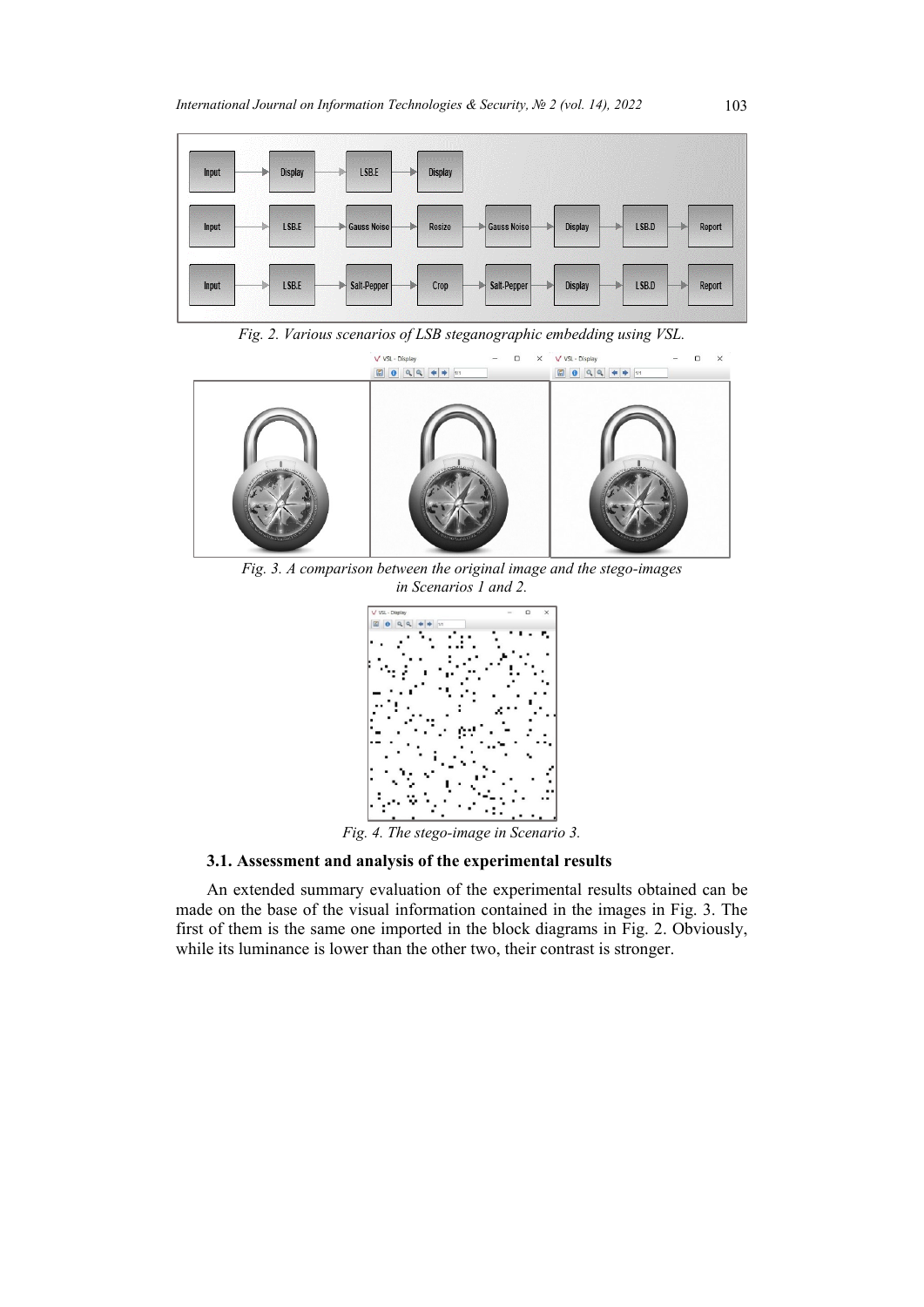As it is known, the essence of this experiment is studying the impact of various attacks realized by the distortions on the stego-media and in this sense the barely noticeable change could be determined as a result of the integrated impact of the distortions selected in Scenario 1 and 2 if it was not established in scenario 1 already. In this case it should be noted that this stage precedes the application of additional distortions when in the block diagram is placed only the LSB encoder.

Actually, there is a practice the LSB steganography to be improved by histogram methods in order to ensure resilience of the stego-media against steganalysis. For example, the method of histogram equalization is characterized by image contrast enhancement and could affect the contrast of a stego-image.

Although the histogram equalization cannot be directly selected from the list of distortions in VSL, in general it is possible to be used in the algorithms embedded in specialized software for steganography and steganalysis. Normally, this modification is barely noticeable with a human eye like in the images in Figure 5. This algorithm aims to distribute the pixel intensities evenly in the grayscale range as in this way regions with lower local contrast are transformed into regions with stronger local contrast.



*Fig. 5. An example histogram obtained in SharpEd.*

For the purposes of a comparative analysis the author has chosen a specialized software for histogram equalization SharpEd (HistogramManipulation) to enhance contrast adjustment. The tool is suitable for image analysis using RGB or HSV (hue saturation value) histograms. In the histogram shown in Fig. 5 the pixels intensities are along the x axis and the number of pixels is along the y axis. The results of the direct application of histogram equalization to the image using the software's default settings and after a random change in the histogram in Fig. 5 are shown in Fig. 6.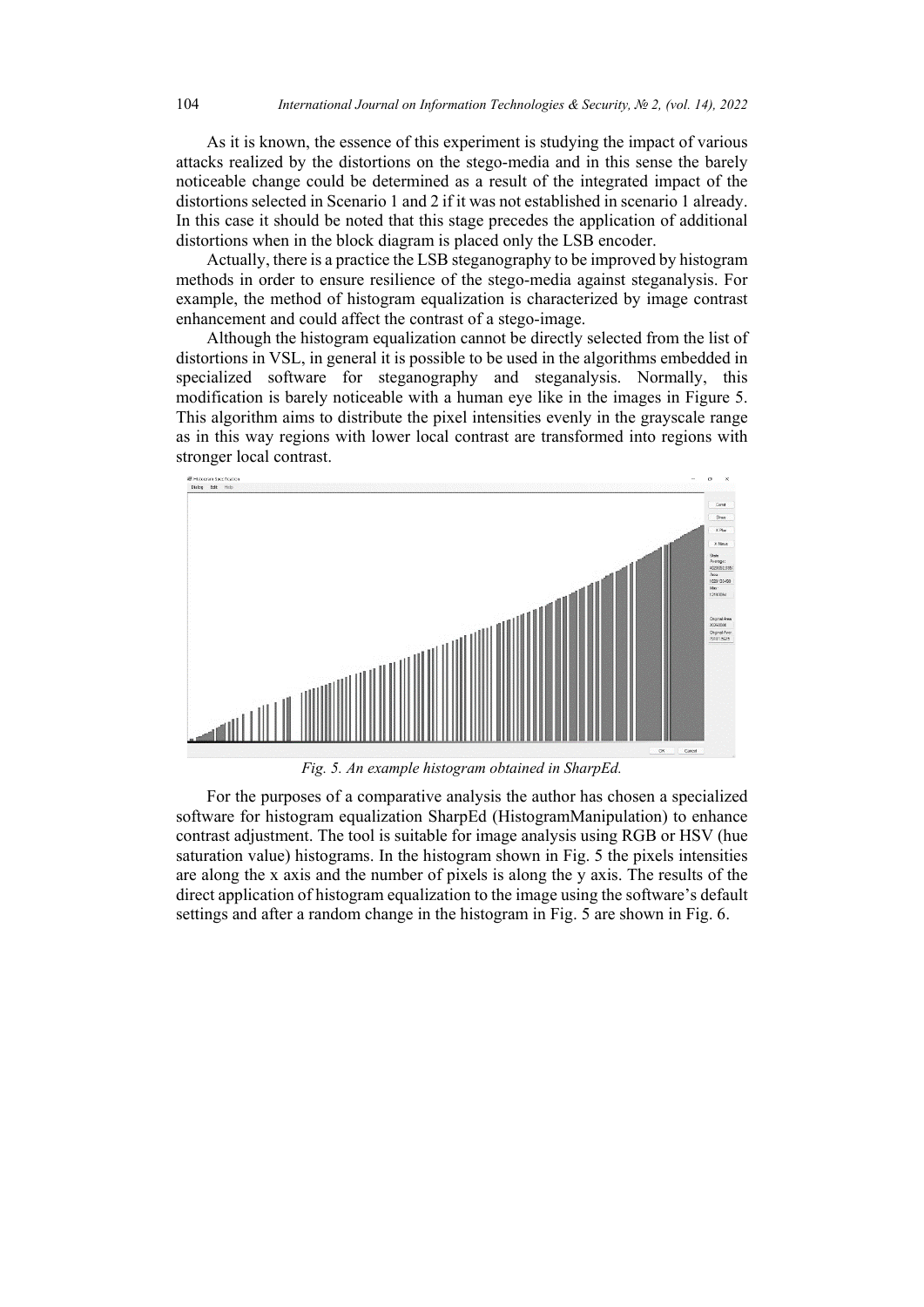

*Fig. 6. Histogram equalization using SharpEd.*

The mathematical algorithm of this method is demonstrated by an example of histogram equalization of 3-bits image [11]. The main parameters are explained and calculated in Table 1. The histogram equalization can be calculated by the formula:

$$
G(r) = \left[\frac{T(r)}{n}L\right] - 1 = \left(\frac{L}{n}\right)T(r) - 1\tag{1}
$$

|                                                         |                    |                |   |                |                     |   |    | rapie r.       |   |
|---------------------------------------------------------|--------------------|----------------|---|----------------|---------------------|---|----|----------------|---|
| <b>Parameters</b>                                       | <b>Designation</b> | <b>Results</b> |   |                |                     |   |    |                |   |
| <b>Number of shades of the grayscale</b>                | $L = n^k$          | 8              |   |                |                     |   |    |                |   |
| <b>Number of bits</b>                                   | $\boldsymbol{k}$   | 3              |   |                |                     |   |    |                |   |
|                                                         | $\boldsymbol{n}$   | $\theta$       |   | 2              | 2                   | 3 | 3  | 4              | 4 |
| <b>Number of pixels</b>                                 |                    | $\theta$       | 1 | $\overline{2}$ | 2                   | 3 | 3  | 4              | 4 |
|                                                         |                    | $\theta$       | 1 | $\overline{2}$ | $\overline{2}$      | 3 | 3  | 4              | 4 |
|                                                         |                    | $\theta$       | 1 | $\overline{2}$ | $\overline{2}$      | 3 | 3  | 4              | 4 |
| Types of shades of the grayscale                        | r                  | $\theta$       | 1 |                | 3<br>$\overline{2}$ |   |    | $\overline{4}$ |   |
| Frequency (intensity) of each shade of<br>the grayscale | F(r)               | $\overline{4}$ | 4 | 8              |                     | 8 |    | 8              |   |
| Sum of all shades of the grayscale                      | T(r)               | 4              | 8 |                | 16                  |   | 24 | 32             |   |
| The image after histogram equalization                  | G(r)               | $\theta$       | 1 | 3<br>5         |                     |   | 7  |                |   |

The conclusion is that although the logical analysis made is based on plausible conditional assumptions, the unknown algorithm may be a constraint in terms of an unambiguous and accurate quantitative and qualitative analysis of the risk from a specific type of stego-attack. Therefore, it is recommended to be used ANNs with Backpropagation of Error. They are a powerful tool which is suitable to detect and

*Table 1*.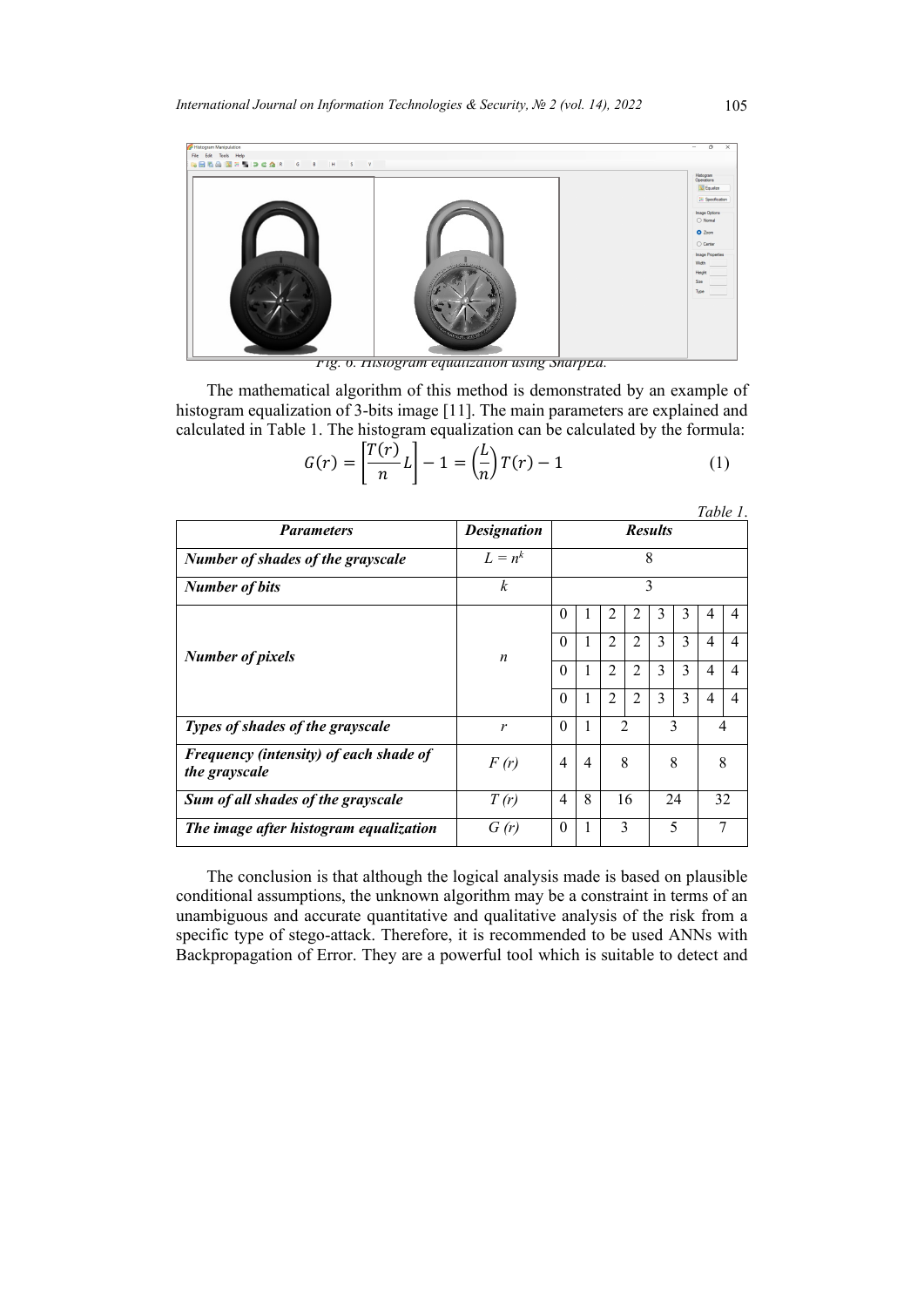recognize by a comparison between the original and the stego-images. In the security area these networks train themselves to recognize various symbols, segments of QRcodes and etc. Therefore, the current research can continue in this direction, using the method of simulation modeling in the first stage, preceding the physical implementation of networks.

In a sense this is the opposite approach to the one described in the previous Section 2, because the algorithm is known, but the encrypted message is not. Тhe two experiments illustrate two different sides of the same study for greater clarity which is the main contribution of the joint application of the two methods of steganalysis.

### **4. A METHOD OF SIMULATION MODELLING OF ARTIFICIAL NEURAL NETWORKS FOR "STEGO-IMAGE" RECOGNITION**

This method upgrades the basic algorithm presented in the previous paper of the author in IJITS for modelling the ANN because of additional steps included:

- *choice of а steganographic technique* in relation with the previous experiment described in Section 3 this must be LSB steganography. The main difference is that in this case is known how this steganography changes the original image in a stego-image, because not only the original object and the stego-media are both available, but also the mechanism of changing the binary code as a result of LSB steganography. Consequently, this kind of attack can be classified as a known stego- instead of a known-cover attack.
- *building a reference model of an ANN*  this step is important for verification and validation of the simulation model in order to prove that the ANN is self-learned to recognize the original raster image filled or only contoured regardless of its spatial orientation and the optimization of the matrix of pixels which is recommended due to the need of reducing the number of the input neurons.
- *modelling a separate ANN for "stego-image" recognition –* this network must be able to establish that the stego-image is different compared to the original one even if only the right-most bit of it is replaced by bits of the encrypted message embedded. It is conditionally accepted that the correct feedback is obtained if the error is higher compared to the error in the reference model although the same parameters of ANN and matrix of pixels of the original and the stego-image.

The main spatial orientations of the original image after 4 rotations of 90° clockwise are shown in Fig. 7 based on which the binary codes are filled in the table Input data of the reference ANN in SIMBRAIN. The configuration of the reference ANN includes 64 input neurons, two hidden layers with 4 neurons each and 2 output neurons respectively for a filled and a contoured image. Тo each pixel of the matrix corresponds a neuron of the ANN (Fig. 8)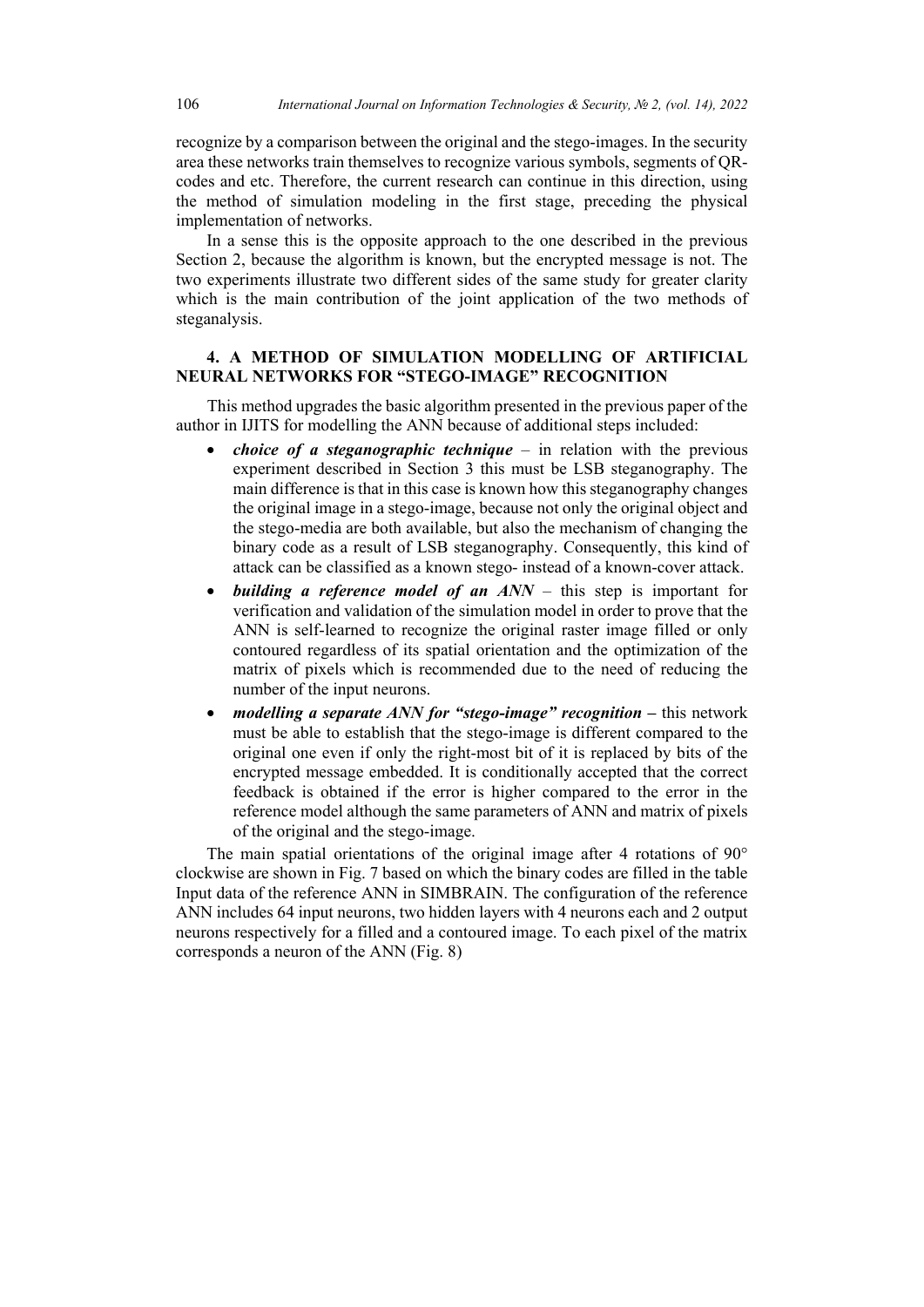It should be noted that SIMBRAIN cannot be used directly for steganographic embedding of an encrypted message in the digital image, but the author makes a conditional assumption that the message is unknown and only the original and the stego-object can be analyzed in the simulation environment.

Actually, the second ANN for "stego-image" recognition compared to the filled and contoured original image has absolutely the same configuration, but the least significant bit of the stego-image is changed from 0 to 1 for its 4 spatial orientations as it is shown on the right side of Fig. 7 and in the relevant table Input data in Figure 9. In the first spatial orientation of the stego-image the least significant bit is relevant to pixel 64th and after the 3 rotations its position is changed respectively to 57th, 8th and 1st.



*Fig. 7. Main spatial orientations of the original image and the stego-image represented in a matrix with a size 8x8.*



*Fig. 8. Correspondence between the raster image matrix and the Input layer of the ANN.*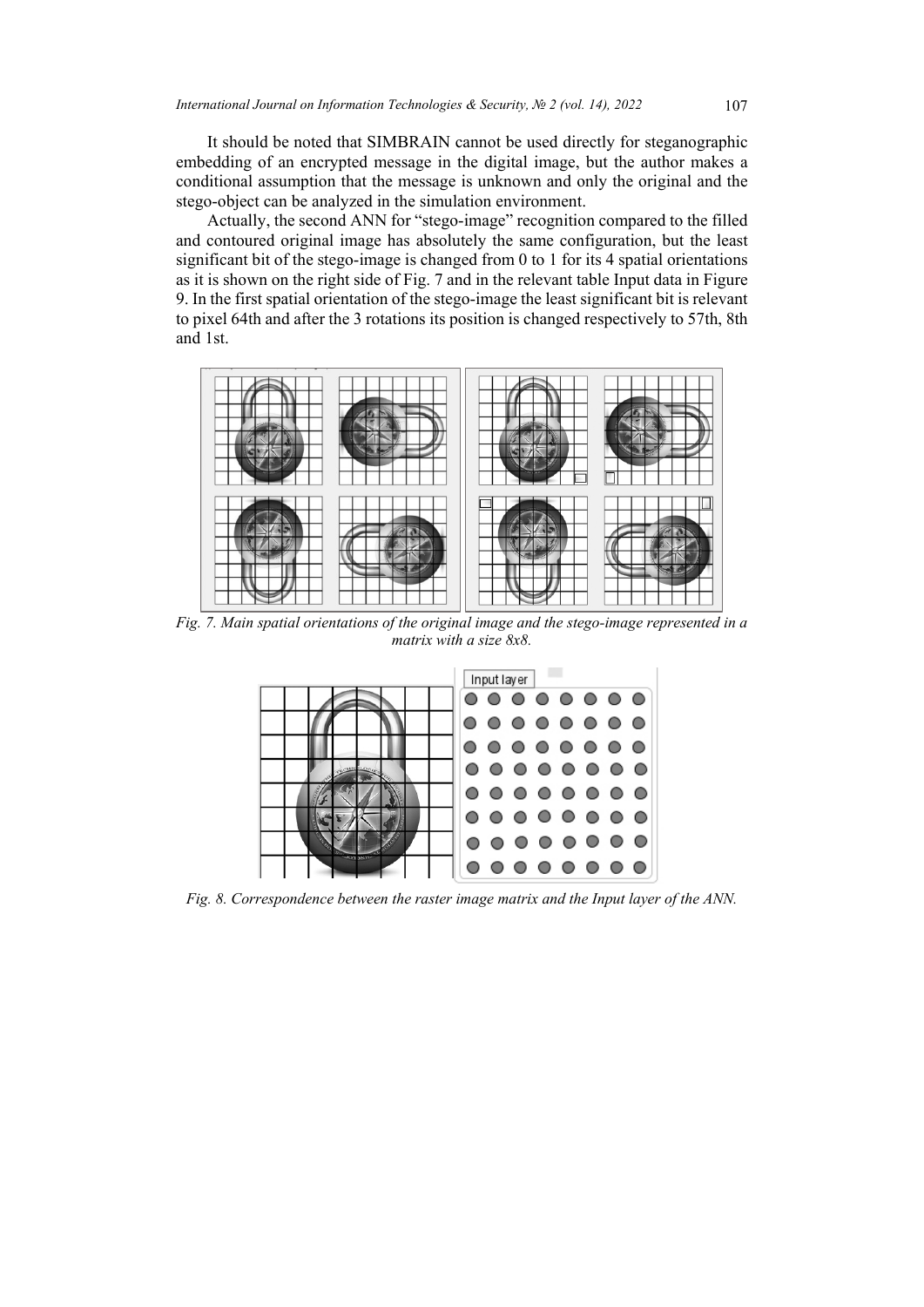|    | <b>Edit Backprop Network</b>       |                     |                     |                     |          |          |                     |          | $-23$               |  |  |  |
|----|------------------------------------|---------------------|---------------------|---------------------|----------|----------|---------------------|----------|---------------------|--|--|--|
|    | Input data<br>Train                |                     | <b>Target data</b>  | Validate Input Data |          |          |                     |          |                     |  |  |  |
|    | ě<br>€<br><b>P</b><br>T<br>$\odot$ |                     |                     |                     |          |          |                     |          |                     |  |  |  |
| #  | Neuron <sub>1</sub>                | Neuron <sub>2</sub> | Neuron <sub>3</sub> | Neuron <sub>4</sub> | Neuron 5 | Neuron 6 | Neuron <sub>7</sub> | Neuron 8 | Neuron <sub>9</sub> |  |  |  |
| 1  | 0.0                                | 0.0                 | 1.0                 | 1.0                 | 1.0      | 1.0      | 0.0                 | 0.0      | 0.0                 |  |  |  |
| l2 | 0.0                                | 0.0                 | 0.0                 | 0.0                 | 0.0      | 0.0      | 0.0                 | 0.0      | 0.0                 |  |  |  |
| 13 | 0.0                                | 0.0                 | 1.0                 | 1.0                 | 1.0      | 1.0      | 0.0                 | 0.0      | 0.0                 |  |  |  |
| 14 | 0.0                                | 0.0                 | 0.0                 | 0.0                 | 0.0      | 0.0      | 0.0                 | 0.0      | 0.0                 |  |  |  |
| 15 | 0.0                                | 0.0                 | 1.0                 | 1.0                 | 1.0      | 1.0      | 0.0                 | 0.0      | 0.0                 |  |  |  |
| 16 | 0.0                                | 0.0                 | 0.0                 | 0.0                 | 0.0      | 0.0      | 0.0                 | 0.0      | 0.0                 |  |  |  |
|    | 1.0                                | 0.0                 | 1.0                 | 1.0                 | 1.0      | 1.0      | 0.0                 | 0.0      | 0.0                 |  |  |  |
| 8  | 0.0                                | 0.0                 | 0.0                 | 0.0                 | 0.0      | 0.0      | 0.0                 | 0.0      | 0.0                 |  |  |  |

*Fig. 9. Exampled binary codes inserted in the table Input data for the first 9 neurons.*

#### *Assessment and analysis of the simulation results*

In Fig. 10 are shown selected screenshots taken during the simulation process respectively in the reference ANN and after the substitution of the bits from the original image with the bits of the conditionally determined stego-image.



*Fig. 10. A screenshot taken during the simulation process in the reference model of ANN and the ANN for "stego-image" recognition.*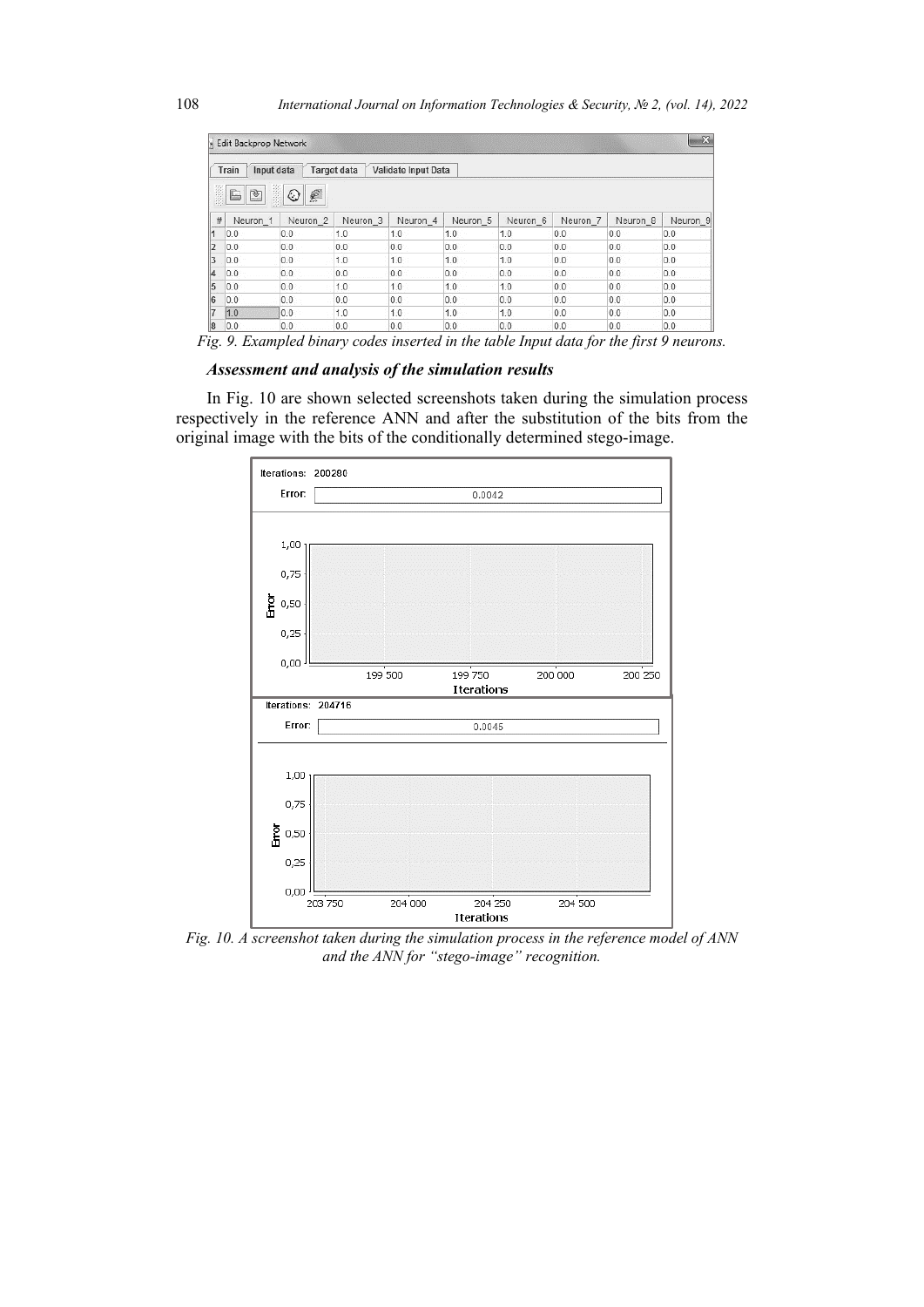As can be concluded the expected simulation results are achieved by the method proposed, because in the two ANNs the values of the error are within the range, but there is still a minimal difference in the results obtained. Аfter а potential application of LSB steganographic technique the network still recognizes the filled or contoured image with a comparatively low error like in the reference ANN, but it looks as though it detects an unknown component. Therefore, the network continues to selfstudy even after more iterations than in the reference ANN while the error is still higher.

In a sense this is an example of an opposite approach to the one described in the previous Section 2, because the algorithm is known, but the encrypted message is not. Тhe two experiments illustrate different sides of the same study for greater clarity which is the main contribution of a joint application of these methods of steganalysis.

### **5. CONCLUSION**

In conclusion, it can be said that although the variety of steganographic tools, all steganographic methods *"modify the statistical characteristics of digital images".* Steganalysis is considered as *"a classification problem"* which can be solved by using ANNs [see source 1].

The union of compression, encryption and steganography can be a powerful mean of ensure information protection. For example, the digital watermarking is an effective technique for protection of copyrights in case that an image may be used by third parties *"without the permission of the author"* [12].

In addition, steganalysis contributes to cybersecurity reducing potential risks and vulnerabilities related to steganographic techniques used. Simulation modelling is a reliable method for various studies in the area of cybersecurity, included steganalysis using models of ANNs. Besides, the ANN' are very effective in detecting intrusions [13].

This research can be improved by exploration of compatible products for steganalysis and simulation of ANNs in order to an unambiguously interpretation of the experimental results for further use in evaluation and analysis.

#### **REFERENCES**

[1] Yedroudj, M. *Steganalysis and steganography by deep learning*. University of Montpellier, France, 2019 (NNT: 2019MONTS095).

[2] *Paladion, High Speed Cyber Defense, Steganalysi*s. Available at: <https://www.paladion.net/blogs/steganalysis> (visited on 20.03.2022).

[3] Rashid, K., A. Rashid, N. Salamat, M. M. S. Missen. Experimental Analysis of Matching Technique of Steganography for Greyscale and Colour Image, *International Journal of Computer Science and Information Technology*, No. 6, 2014, pp. 157-166.